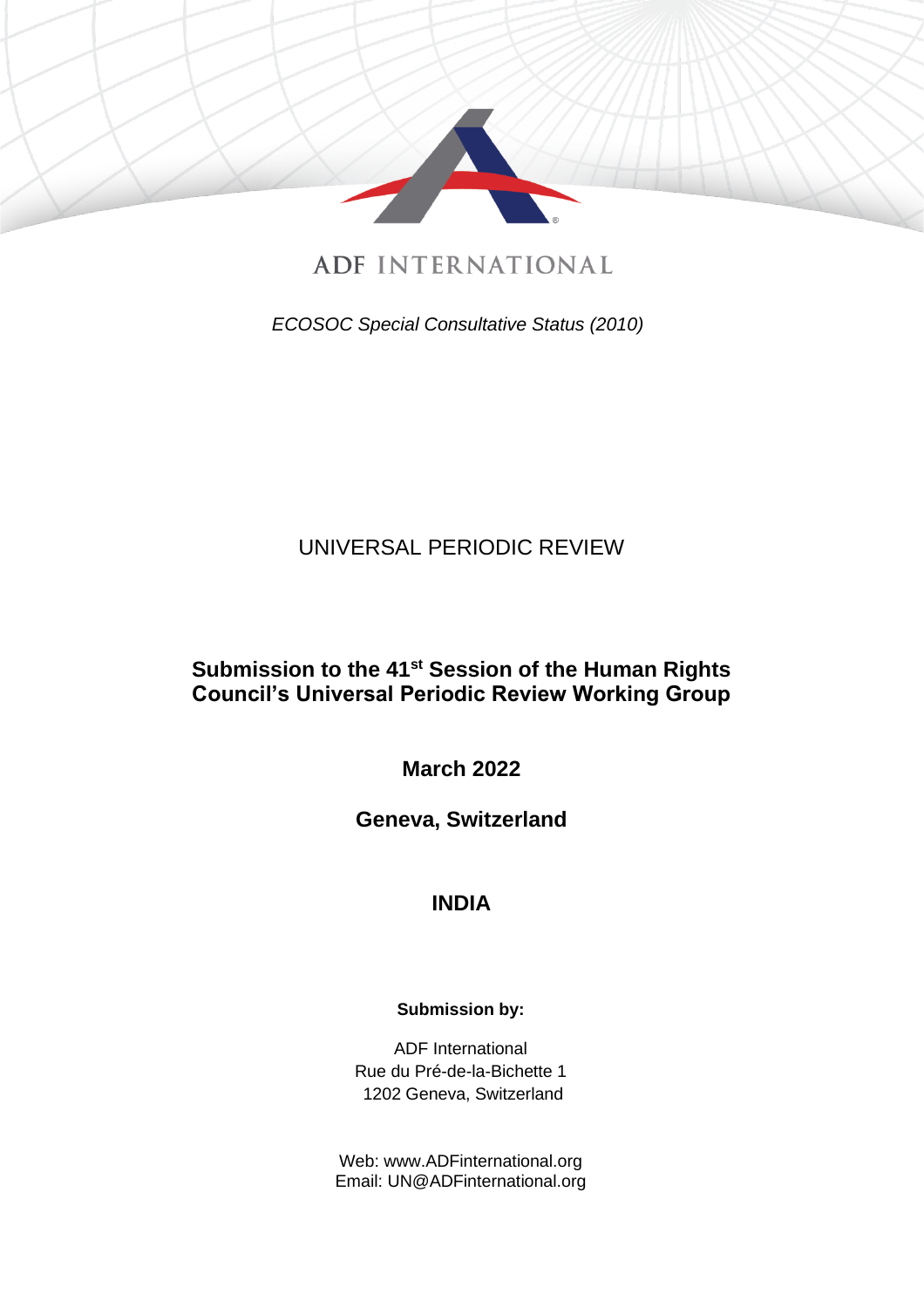#### **Introduction**

- 1. ADF International is a faith-based legal advocacy organization that protects fundamental freedoms and promotes the inherent dignity of all people.
- 2. This report outlines the continued lack of respect for, and protection of the right to freedom of religion or belief in India. In particular, it addresses the grave impact of anti-conversion laws, which an increasing number of states across the country have been enacting, on the freedom to adopt and practise a religion of their choice, particularly of those belonging to minority faith groups. Furthermore, this submission stresses the urgent need for the Indian government to increase its efforts to tackle and eradicate the ongoing, widespread practice of sex-selective abortion.

#### **(a) Freedom of Religion**

- 3. The Republic of India has a population of over 1.3 billion, estimated to be 80% Hindu, with Muslim (13%), Christian (2.3%), Sikh (0.8%) and Buddhist (0.4%) minority components. 1
- 4. The Bharatiya Janata Party (BJP), led by Prime Minister Narendra Modi, has been India's ruling political party since 2014. Historically, the BJP reflects identity-focused, ethnoreligious nationalist positions on the premise that Indian culture is coterminous with Hindu culture and ethnicity. As of 2020, it is the country's largest political party in terms of representation in the national parliament and state assemblies.
- 5. During the third Universal Periodic Review (UPR) cycle in May 2017, India noted recommendations received inter alia from Canada, Pakistan, Ireland, Kenya and Italy concerning freedom of religion or belief, focusing on the need to undertake legislative reforms, enact new policies, as well as to initiate public awareness and educational campaigns to counter the widespread and deeply rooted societal hostility towards religious minorities.<sup>2</sup> Regrettably, over the reporting period, the situation of freedom of religion or belief in India has failed to improve, both in law and in practice.
- 6. The Constitution of India formally mandates religion-state separation and guarantees religious freedom, stating that 'subject to public order, morality and health […], all persons are equally entitled to freedom of conscience and the right freely to profess, practise and propagate religion'.<sup>3</sup> It also protects the freedom to manage religious affairs, to pay religious taxes, and to attend religious education. 4 It prohibits government discrimination based on, among other grounds, religion. <sup>5</sup> These constitutional guarantees continue to be eroded by a number of criminal and other laws restricting the exercise of at both federal and state levels. In this regard, the

<sup>1</sup> World Population Review, 'India Population 2021'

[<sup>&</sup>lt;https://worldpopulationreview.com/countries/india-population>](about:blank).

<sup>2</sup> Human Rights Council 'Report of the Working Group on the Universal Periodic Review: India,

Addendum' (6 September 2017) UN Doc A/HRC/36/10/Add.1.

<sup>3</sup> The Constitution of India (as on December 9, 2020)

[<sup>&</sup>lt;https://legislative.gov.in/sites/default/files/COI...pdf>](https://legislative.gov.in/sites/default/files/COI...pdf), art. 25. See also preamble.

<sup>4</sup> Ibid, arts. 26-28.

<sup>5</sup> Ibid, art. 15.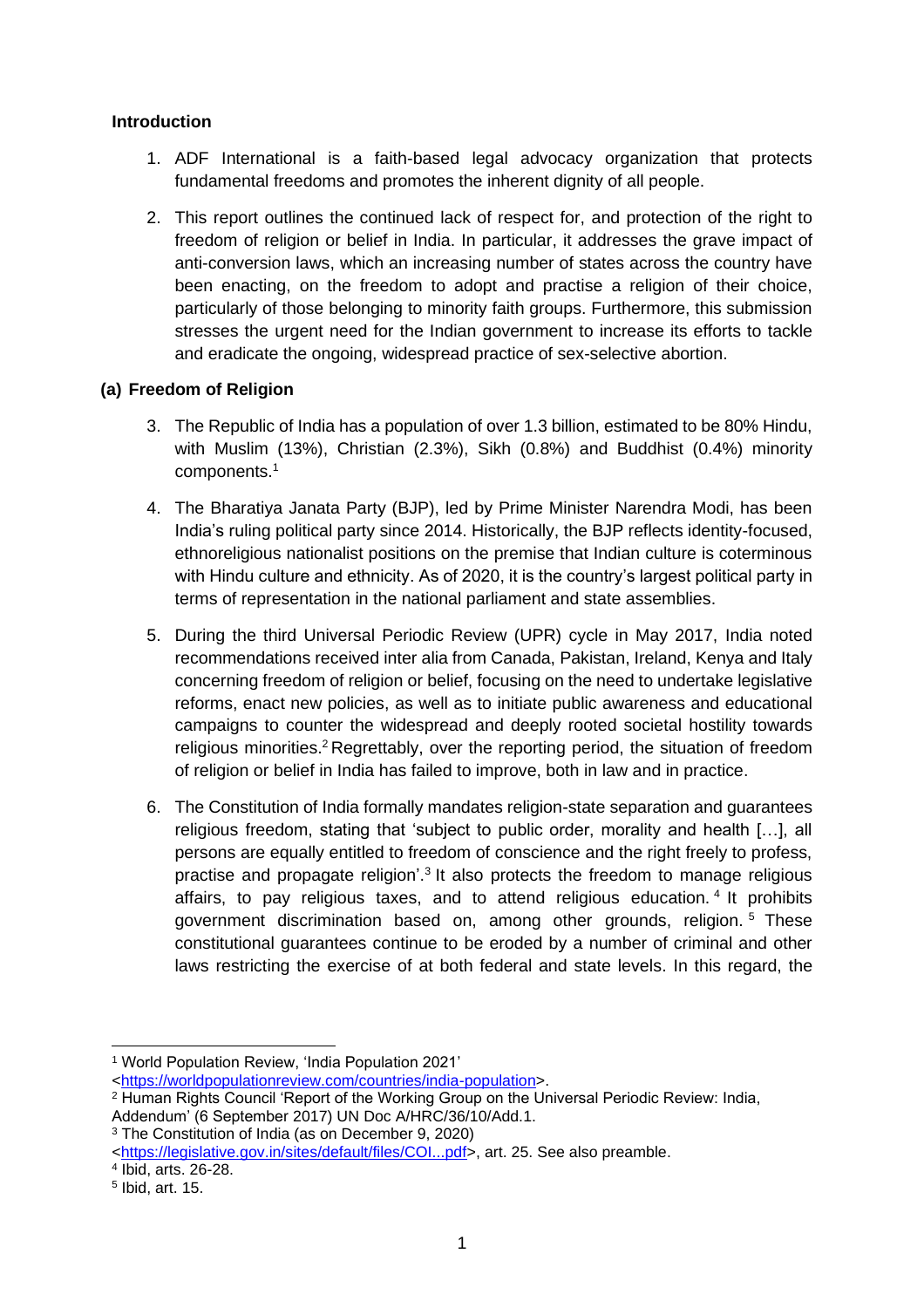increasing adoption of anti-conversion laws at the state level raises serious human rights concerns.

#### *Anti-conversion Laws*

- 7. Anti-conversion laws may be traced back to colonial India. Introduced by the princely states between the 1930s and 40s, such laws were enacted in retaliation to the conquest of the British missionaries to preserve and protect their cultural identity.<sup>6</sup> With the rise of identity-focused, ethnoreligious nationalism in India, today's anticonversion laws have little to do with preventing 'forced conversion' in practice. Rather, some of these laws explicitly prohibit conversion from an "indigenous" religion (Hinduism, Sikhism, Jainism, and Buddhism) while others are enforced selectively to target individuals wishing to convert from Hinduism to another religion or belief of their choice. <sup>7</sup>
- 8. Out of the 28 states comprising the Indian federal union, ten restrict religious conversion, prohibiting religious conversion by 'force', 'allurement', or 'fraudulent means'. <sup>8</sup> Some states require either prior permission or an advance declaration to be obtained before conversion.<sup>9</sup> Such overly vague and broad prohibitions also cover proselytizing activities, which form an integral part of the freedom to profess, practice and propagate one's religion.<sup>10</sup> The uncertain terminology employed in these laws carries a serious risk of misuse against persons belonging to religious minorities.
- 9. Police data shows that within nine months of Uttar Pradesh's ordinance criminalizing 'unlawful' religious conversion in November 2020, hundreds of people had been arrested in connection with conversion cases.<sup>11</sup> According to the data, 257 people were named in 108 cases, but police investigations identified an additional 83 suspects, taking the total number to 340.<sup>12</sup> According to the Uttar Pradesh Police data, chargesheets have been filed in only 72 of the 108 cases and final reports have been filed in only 11 cases due to the lack of evidence against those named in the police complaint.<sup>13</sup>
- 10. Violators of anti-conversion laws are subject to penalties such as prison sentences of up to ten years in Uttar Pradesh and Madhya Pradesh if converts are minors, women, or members of Scheduled Castes or Scheduled Tribes. <sup>14</sup> Furthermore, five states

 $^6$  iPleaders Intelligent Legal Solutions 'Anti-conversion laws in India' (August 17, 2021) [<https://blog.ipleaders.in/anti-conversion-laws-indian/#History\\_of\\_anti-conversion\\_laws\\_in\\_India>](about:blank#History_of_anti-conversion_laws_in_India).

<sup>&</sup>lt;sup>7</sup> E.g., in Arunachal Pradesh [\(Arunachal Pradesh Freedom of Religion Act\)](about:blank).

<sup>8</sup> Arunachal Pradesh, Chhattisgarh, Gujarat, Himachal Pradesh, Jharkhand, Madhya Pradesh, Odisha, Rajasthan, Uttar Pradesh and Uttarakhand.

<sup>9</sup> Chhattisgarh, Madhya Pradesh, Uttarakhand, Uttar Pradesh and Himachal Pradesh.

<sup>10</sup> International Convention on Civil and Political Rights (adopted 16 December 1966, entered into force 23 March 1976) 999 UNTS 171 (ICCPR), arts. 18, 27.

<sup>11</sup> ThePrint '1 year of UP anti-conversion law—108 cases chargesheet filed in 72, lack of proof in 11' (November 24, 2021) [<https://theprint.in/india/1-year-of-up-anti-conversion-law-108-cases](about:blank)[chargesheet-filed-in-72-lack-of-proof-in-11/770763/>](about:blank).

 $12$  Ibid.  $13$  Ibid.

<sup>14</sup> PRS India, 'Anti-Conversion Legislation: Comparison of the UP Ordinances with other state laws' (January 19, 2021) [<https://prsindia.org/theprsblog/anti-conversion-legislation-comparison-of-the-up](https://prsindia.org/theprsblog/anti-conversion-legislation-comparison-of-the-up-ordinances-with-other-state-laws)[ordinances-with-other-state-laws>](https://prsindia.org/theprsblog/anti-conversion-legislation-comparison-of-the-up-ordinances-with-other-state-laws).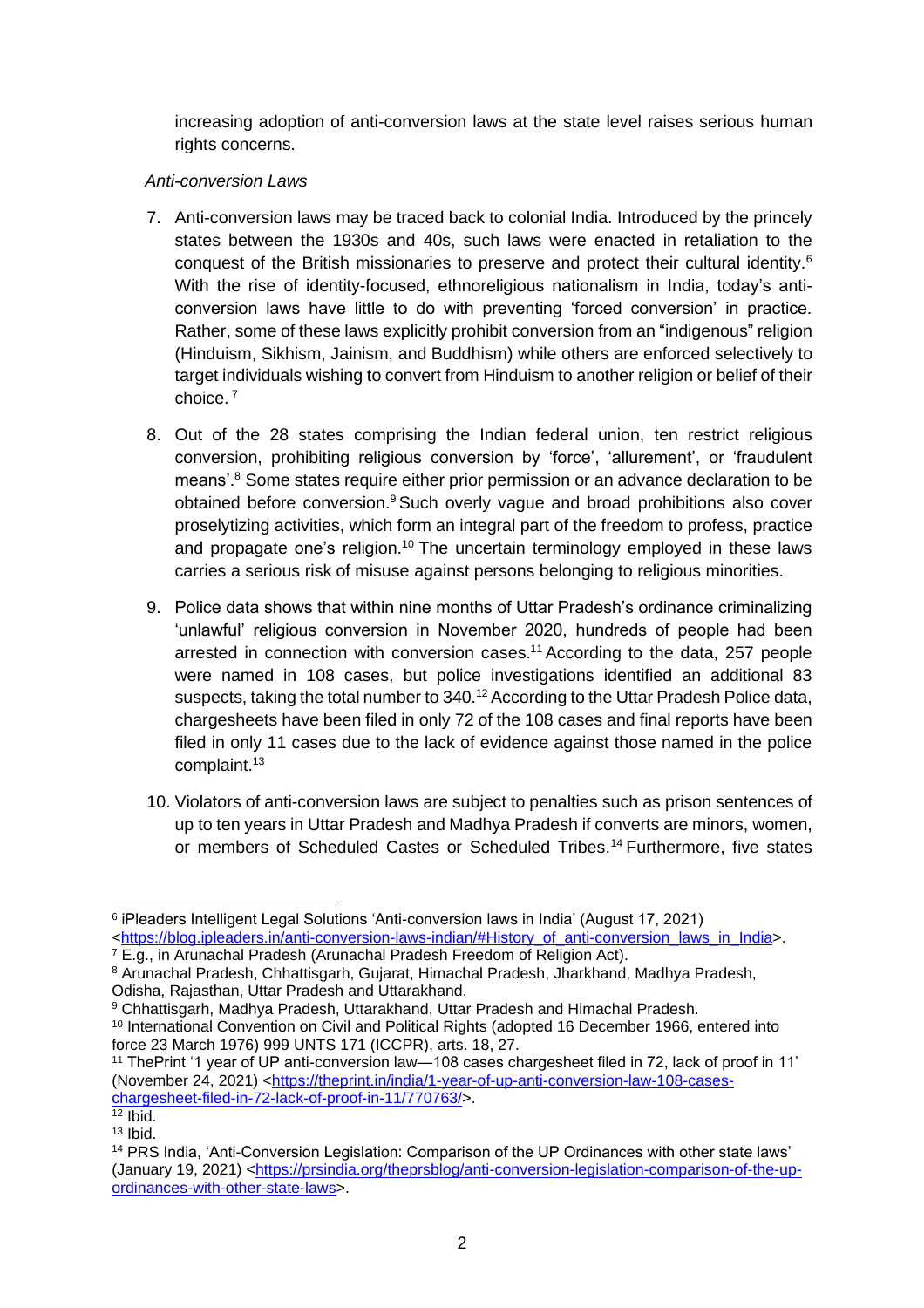have enacted anti-conversion laws that include provisions prohibiting conversion for the purpose of marriage.<sup>15</sup>

- 11. Despite public outcry, including from local and international human rights groups, these anti-conversion laws continue to flourish in India. Karnataka state proposed an anti-conversion bill as recently as December 2021. <sup>16</sup> Karnataka chief minister Basavaraj Bommai stated that 'the legislation aims to prevent only conversion by inducement', explaining further that religious conversion is 'not good for society' and that 'the poor and vulnerable should not fall for it'. <sup>17</sup> The government ordered a 'survey' of churches in Karnataka to check 'forced conversions' and deployed intelligence officers to gather more information on them end of 2021.<sup>18</sup>
- 12. Expressing opposition to the proposed anti-conversion bill, the Archbishop of Bengaluru, Peter Machado, stated that, 'the move goes against the principles of the Indian Constitution and would become a tool for fringe groups to target and harass Christians in Karnataka'. He pointed out that 'Even without the law, since January [2021], there have been 32 reported incidents of attacks on churches in Belagavi, Hubballi, Belur, and other areas. If without the legislation this can happen, just imagine what will happen after passing the legislation. The proposed move will have a far-reaching impact'.<sup>19</sup>

#### *Mob Violence against Religious Minorities*

13. The impact of anti-conversion laws is of particular concern also against the background of increasing social hostility towards religious minorities. According to a report by Persecution Relief, crimes against the Christian community increased by 60% from 2016 to 2019.<sup>20</sup> Civil clashes related to religious tensions have doubled in 2020, with Delhi reporting the highest number of related rioting cases.<sup>21</sup> A report released by the joint initiative of the United Christians Forum, Association for Protection of Civil Rights, and United Against Hate revealed that at least 305 incidents of violence against Christians took place within the first nine months of  $2021$ .<sup>22</sup> Organized assaults are being propelled by a growing anti-Christian hysteria that is

<sup>16</sup> The Hindu 'Christians oppose proposed anti-conversion Bill' (December 6, 2021)

<sup>15</sup> Uttar Pradesh, Himachal Pradesh, Uttarakhand, Madhya Pradesh and Gujarat.

[<sup>&</sup>lt;https://www.thehindu.com/news/national/karnataka/christians-oppose-proposed-anti-conversion](about:blank)[bill/article37847718.ece>](about:blank).

<sup>17</sup> Hindustan Times 'Only aims to prevent…: Karnataka CM defends proposed anti-conversion Bill' (December 12, 2021) [<https://www.hindustantimes.com/cities/bengaluru-news/only-aims-to-prevent](about:blank)[karanataka-cm-defends-proposed-anti-conversion-bill-101639312259118.html>](about:blank).

<sup>&</sup>lt;sup>18</sup> Al Jazeera 'Why is India witnessing spike in attacks on Christians, churches' (December 2, 2021) [<https://www.aljazeera.com/news/2021/12/2/india-christians-church-hindu-groups-bjp-conversion>](about:blank). <sup>19</sup> The Hindu 'Christians oppose anti-conversion Bill (December 6, 2021)

[<sup>&</sup>lt;https://www.thehindu.com/news/national/karnataka/christians-oppose-proposed-anti-conversion](about:blank)[bill/article37847718.ece>](about:blank).

<sup>20</sup> Persecution Relief, 3rd Quarterly Report 2020 <https://persecutionrelief.org/persecution-relief-3rdquarterly-report-2020/ >.

 $2<sup>1</sup>$  Deutsche Welle 'India: Religious riots surge in 2020 despite lockdown—report' (September 17, 2021) [<https://www.dw.com/en/india-religious-riots-surge-in-2020-despite-lockdown-report/a-](about:blank)[59208560>](about:blank).

<sup>22</sup> [http://mainstreamweekly.net/article11695.html>](about:blank).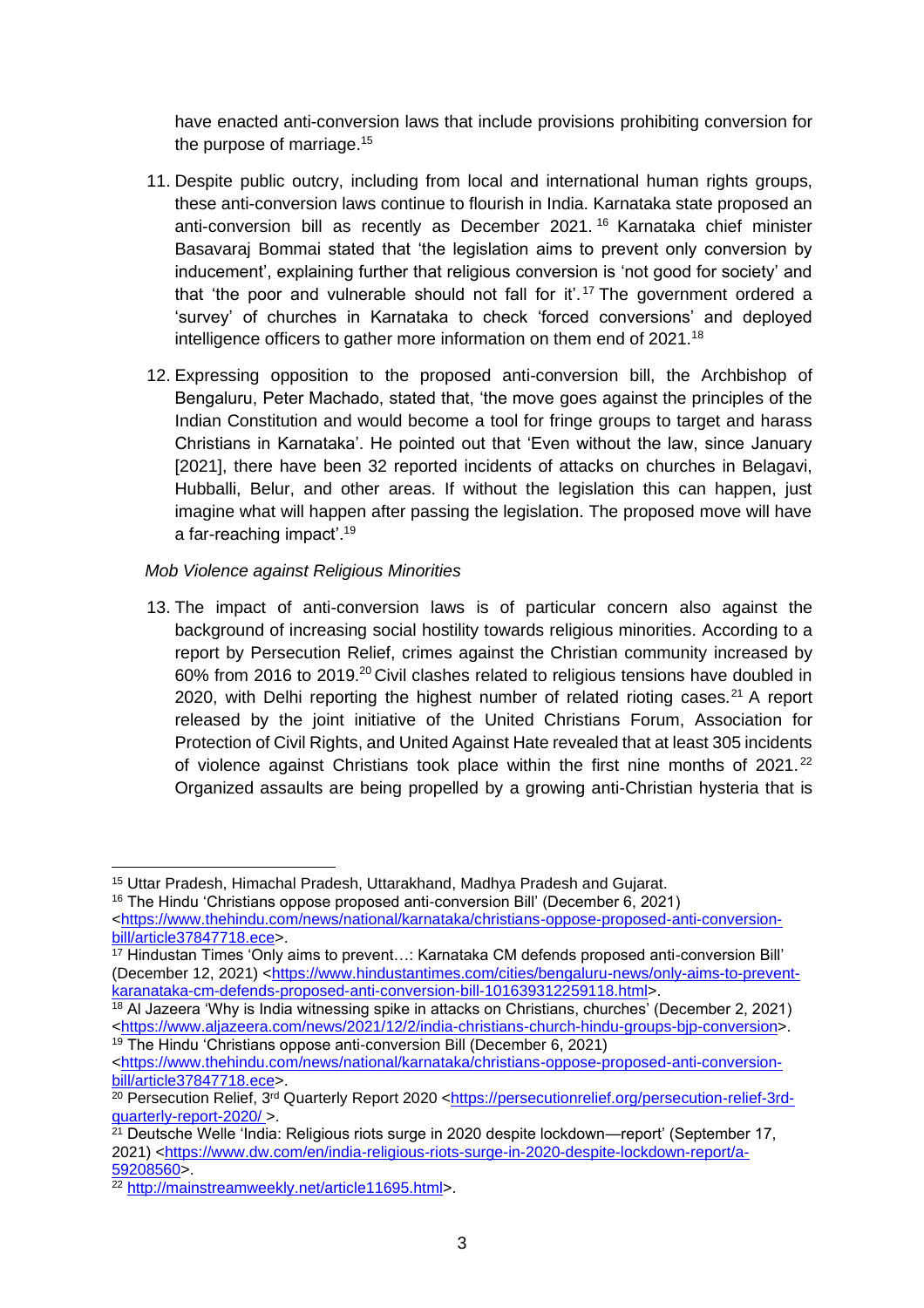spreading across India, as vigilantes are sweeping through villages, storming churches, burning Christian literature, attacking schools and assaulting worshipers.<sup>23</sup>

- 14. Due to the inaction of law enforcement agencies, the lack of accountability for acts of violence targeted against religious or belief minorities at the hands of Hindu extremist groups in India has proven to be a major obstacle to the full enjoyment of freedom of religion or belief in India. The Rashtriya Swayamsevak Sangh (RSS), along with other Hindu nationalist groups aim to protect India's assumed Hindu identity from the perceived threats of Islam and Christianity, by some accounts through 'purging' those religions from Indian society.<sup>24</sup>
- 15. The RSS has been leading a 'Christianity-free' block campaign in various parts of India. In October 2021 during his annual speech marking the Hindu festival of Dussehra, Mohan Bhagwat, head of the RSS and ideological mentor of Prime Minister Modi's BJP, warned Hindus about religious conversions and alleged 'demographic changes' in India's northeastern states, where the density of Christians is larger. As the head of Sangh Parivar, the umbrella group of Hindu nationalist organizations including the BJP, Bhagwat's Dussehra speech is considered an agenda-setter for the year. Three days after the speech, Rameshwar Sharma, a BJP legislator in Madhya Pradesh, called for a '*Chadar Mukt, Father Mukt Bharat*' (an India free of veilwearing Muslims and Christian priests) while addressing a crowd. <sup>25</sup> In December 2021, a Catholic school in central Madhya Pradesh state was vandalized by an RSS mob of some 500 Hindu extremists, despite school authorities requesting police protection prior to the attack.<sup>26</sup>
- 16. India's anti-conversion laws are further perpetuating violence and instability. Mobs have taken matters into their own hands, using anti-conversion laws as a pretext to further justify aggression and violence. A group of Bajrang Dal activists disrupted a prayer meeting at Jesus Prayer Hall in Belur town November 2021, on the ground that 'forced religious conversions' were happening at the place. The group of about 15 to 20 people attempted to barge into the prayer hall, even as more than 40 people were engaged in prayer. Raghu Sakaleshpura, regional coordinator of Bajrang Dal, declared that they would attack the Hall if the administration would allow their prayer to continue in the following weeks.<sup>27</sup>
- 17. Members of religious minorities continue to experience significant vulnerability and fear in the face of mobs. 'The idea [of] instant justice is immensely popular, and its acceptance even higher if the perceived crime is allegedly committed by a Muslim,

<sup>&</sup>lt;sup>23</sup> New York Times 'Arrests, Beatings, Secret Prayers: Inside the Persecution of India's Christians' (December 22, 2021) [<https://www.nytimes.com/2021/12/22/world/asia/india-christians](about:blank)[attacked.html>](about:blank).

 $24$  Congressional Research Service 'India: Religious Freedom Issues' (August 30, 2018) [<https://sgp.fas.org/crs/row/R45303.pdf>](about:blank).

 $25$  Al Jazeera 'Why is India witnessing spike in attacks on Christians, churches' (December 2, 2021) [<https://www.aljazeera.com/news/2021/12/2/india-christians-church-hindu-groups-bjp-conversion>](https://www.aljazeera.com/news/2021/12/2/india-christians-church-hindu-groups-bjp-conversion).

<sup>26</sup> Matters India 'Catholic Schools Attacked in Madhya Pradesh' (December 6, 2021) [<https://mattersindia.com/2021/12/catholic-school-attacked-in-madhya-pradesh/>](https://mattersindia.com/2021/12/catholic-school-attacked-in-madhya-pradesh/).

<sup>27</sup> The Hindu 'Christian prater hall attacked in Belur' (November 30, 2021) [<https://www.thehindu.com/news/national/karnataka/christian-prayer-hall-attacked-in](about:blank)[belur/article37759698.ece>](about:blank).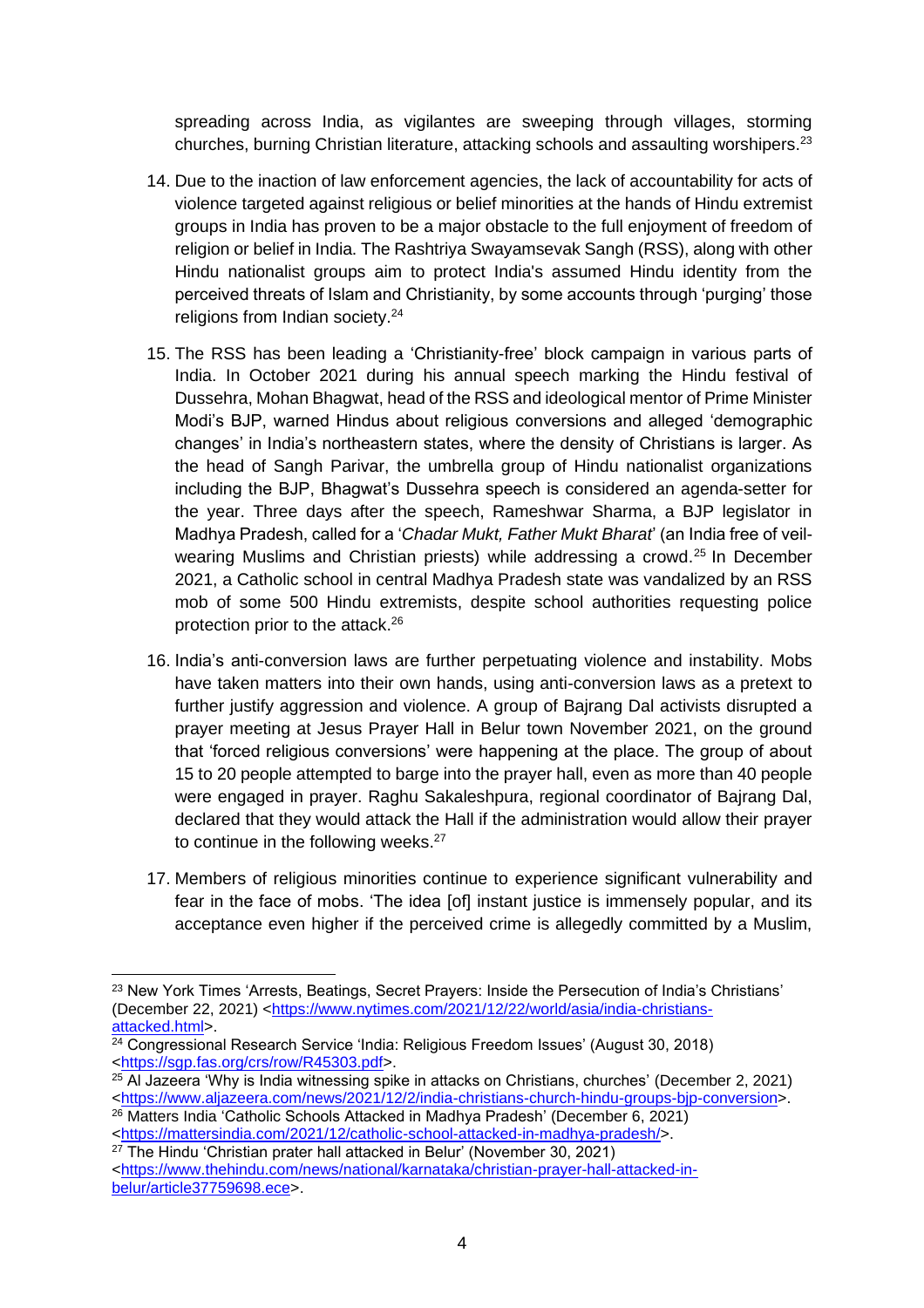Dalit, Christian or tribal'.<sup>28</sup> These mobs enjoy impunity due to delayed responses, inaction or complicity by law enforcement. The Supreme Court condemned the 'sweeping phenomenon' of mob violence in India, issuing directions to the central and state governments to curb such violence while monitoring their compliance with its order. However, since then, the Supreme Court's sense of urgency has dropped, despite mob attacks continuing to loom large. Litigants have struggled to draw the Supreme Court's attention to the state of affairs and demand compliance with its guidelines in the two years following the order. 29

18. In the aftermath of the Delhi 2020 religious riots, videos had emerged on social media in which police were seen acting with a mob and throwing stones.  $30$  Amnesty International's forensic analysis of videos from the rioting supports the conclusion that the police stood by, allowing rioters to wreak havoc in some places.<sup>31</sup> The police's complicity in many incidents of violence against worshipers and churches by its refusal or delay to take action against perpetrators has been extensively reported by the India's People's Union for Civil Liberties (PUCL), the Delhi Minorities Commission, and the New York Times. 32

#### **(b) Sex-selective Abortion**

- 19. Estimates indicate that the number of 'missing women' in the world has more than doubled over the past 50 years, rising from 61.0 million in 1970 to an estimated 142.6 million in 2020.<sup>33</sup> These numbers reflect 'sex ratio imbalances at birth as a result of sex-selective abortion combined with excess female mortality stemming from postnatal sex selection'. India is one of two countries making up over 80% of the estimated missing female births worldwide.<sup>34</sup>
- 20. During the third UPR cycle in May 2017, Canada recommended that India implement existing laws on all forms of violence and sexual violence against women and girls, specifically recognizing the gravity of the practice of female feticide. The government of India noted this recommendation.

<sup>&</sup>lt;sup>28</sup> The Wire 'Why do Mob Lynchings Still Continue Unabated?' (September 7, 2019) [<https://thewire.in/communalism/mob-cow-lynching-vigilante>](https://thewire.in/communalism/mob-cow-lynching-vigilante).

<sup>&</sup>lt;sup>29</sup> The Wire 'Two Years Since SC Judgment, The Spectre of Mob Violence Continues to Loom Large' (August 19, 2020) [<https://thewire.in/rights/two-years-since-sc-judgment-the-spectre-of-mob-violence](https://thewire.in/rights/two-years-since-sc-judgment-the-spectre-of-mob-violence-continues-to-loom-large)[continues-to-loom-large>](https://thewire.in/rights/two-years-since-sc-judgment-the-spectre-of-mob-violence-continues-to-loom-large).

<sup>30</sup> Amnesty International ' Delhi 2020 religious riots: Amnesty International accuses police of rights abuses'(August 28, 2020) <https://www.bbc.com/news/world-asia-india-53891354>.  $31$  Ibid.

<sup>32</sup> PUCL, 'Criminalizing the Practice of Faith' (December 2021)

[<sup>&</sup>lt;https://www.pucl.org/sites/default/files/reports/\[Final\]%20Criminalising%20the%20Practise%20of%2](https://www.pucl.org/sites/default/files/reports/%5bFinal%5d%20Criminalising%20the%20Practise%20of%20Faith.pdf) [0Faith.pdf>](https://www.pucl.org/sites/default/files/reports/%5bFinal%5d%20Criminalising%20the%20Practise%20of%20Faith.pdf); Dehli Minorities Commission 'Report of the Fact-Finding Committee on the North-East Dehli Riots of February 2020' (July 2020),

[https://www.slideshare.net/sabrangsabrang/delhiriotsfactfinding2020?ref=https://sabrangindia.in/articl](https://www.slideshare.net/sabrangsabrang/delhiriotsfactfinding2020?ref=https://sabrangindia.in/article/north-east-delhi-riots-minorities-commission-investigations-reveal-role-delhi-police) [e/north-east-delhi-riots-minorities-commission-investigations-reveal-role-delhi-police>](https://www.slideshare.net/sabrangsabrang/delhiriotsfactfinding2020?ref=https://sabrangindia.in/article/north-east-delhi-riots-minorities-commission-investigations-reveal-role-delhi-police); The New York Times, 'Arrests, Beatings and Secret Prayers: Inside the Persecution of India's Christians' (December 2021) [<https://www.nytimes.com/2021/12/22/world/asia/india-christians-attacked.html>](https://www.nytimes.com/2021/12/22/world/asia/india-christians-attacked.html).

<sup>33</sup> See, among others, the UNPFA 2020 State of World Population Report.

<sup>34</sup> UN Population Fund 'State of World Population 2020' (2020), pgs. 49-51.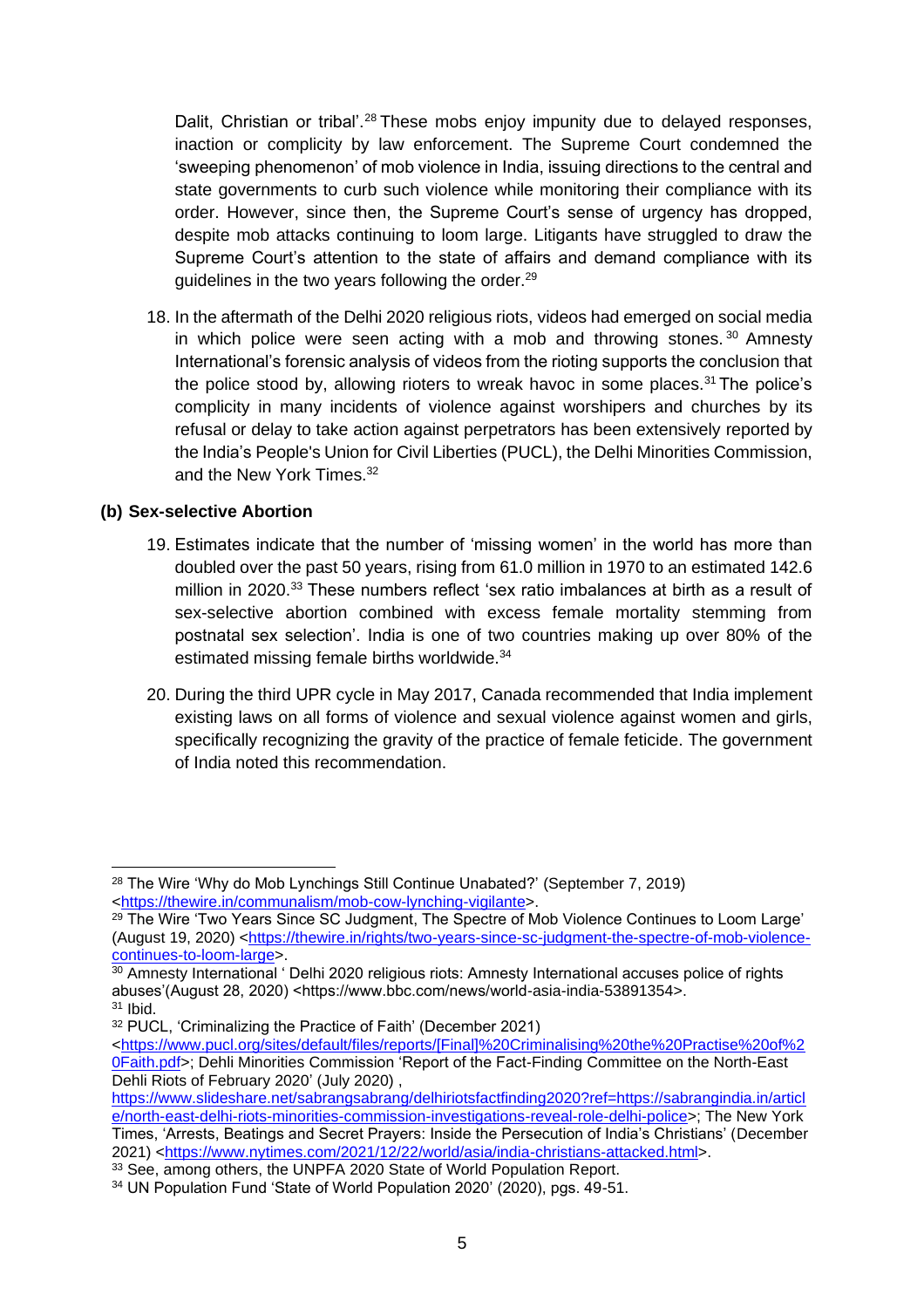21. In 2019, India had an estimated 110 boys for every 100 girls in the 0-4 years old bracket, the 5th most skewed ratio in the world.<sup>35</sup> In Himachal Pradesh, the sex ratio at birth has fallen below 900 – from 937 in the period 2015-2016 to 875 in the period 2020-2021.<sup>36</sup> While the infant mortality rate for girls in India has been improving overall, the sex ratio at birth has been consistently worsening in the past decades. According to a recent study, 'the most cogent explanation for missing female births is prenatal sex determination followed by selective abortion'.<sup>37</sup>

#### *Pre-Conception Pre-Natal Diagnostics Techniques Act*

- 22. Although efforts to eradicate this practice have been inadequate, the Pre-Conception Pre-Natal Diagnostic Techniques (Prohibition of Sex Selection, PCPNDT) Act of 1994 has played an important role in addressing the scourge of sex-selective abortion. In addition to prohibiting all forms of sex selection, the Act regulates the use of prenatal diagnostic techniques by requiring medical practitioners to produce and keep the relevant records for at least two years, ensuring accountability for their use. <sup>38</sup> Notably, in case of violations, the mother is presumed to be under coercion by her spouse or relatives in the relevant criminal proceedings, protecting her from unwarranted liability.<sup>39</sup> However, since its enactment, the PCPNDT yielded only 586 convictions in 4,202 cases, a conviction rate of less than 14 per cent.<sup>40</sup>
- 23. The main challenges in the effective enforcement of the Act include the lack of accurate investigation methods and the overall lack of accountability on the part of implementing authorities. On the one hand, compliance data under the PCPNDT Act reveals why sex ratio at birth trends have not improved sufficiently. The latest States Quarterly Report under the Act submitted to the Health Ministry reveals that many diagnostic facilities, including genetic counselling centres, genetic labs and clinics and ultrasound and imaging centres have not been registered under the law so far. <sup>41</sup> On the other hand, out of 3,158 court cases filed by district appropriate authorities, only 617 convictions have been registered and a meager 145 medical licenses suspended or cancelled for violating the Act.<sup>42</sup>
- 24. One significant obstacle to the elimination of the scourge of sex-selective abortion in India is its widespread practice of dowry payments. Dowry is any property, goods, or

- [<https://statisticstimes.com/demographics/country/india-sex-ratio.php>](about:blank).
- <sup>36</sup> The National Family Health Survey India, 'State Factsheet Himachal Pradesh' (2019-20) [<http://rchiips.org/nfhs/NFHS-5\\_FCTS/Himachal\\_Pradesh.pdf>](about:blank).

<sup>35</sup> Statistics Times 'Gender ratio in India' (2021)

<sup>37</sup> N. Saikia et al. 'Trends in missing females at birth in India from 1981 to 2016' (April 2021) The Lancet [<https://doi.org/10.1016/S2214-109X\(21\)00094-2>](about:blank).

<sup>38</sup> Pre-Conception & Pre-Natal Diagnostic Techniques Act 1994, para 29(1) [<https://www.indiacode.nic.in/bitstream/123456789/8399/1/pre-conception-pre-natal-diagnostic](https://www.indiacode.nic.in/bitstream/123456789/8399/1/pre-conception-pre-natal-diagnostic-techniques-act-1994.pdf)[techniques-act-1994.pdf>](https://www.indiacode.nic.in/bitstream/123456789/8399/1/pre-conception-pre-natal-diagnostic-techniques-act-1994.pdf).

 $39$  Ibid, para 24.

<sup>40</sup> DNA India 'Sex determination laws do little to save girl child' (May 21, 2019) [<https://www.dnaindia.com/india/report-sex-determination-laws-do-little-to-save-girl-child-2751418>](about:blank).

<sup>41</sup> The Tribune India 'Sex ratio below 900 in Himachal Pradesh' (December 13, 2021) [<https://www.tribuneindia.com/news/himachal/sex-ratio-below-900-in-state-349628>](about:blank).

<sup>42</sup> Committee on the Empowerment of Women 2021-2022, Seventeenth Lok Sabha, Fifth Report (December 2021)

[<sup>&</sup>lt;http://164.100.47.193/lsscommittee/Empowerment%20of%20Women/17\\_Empowerment\\_of\\_Women](http://164.100.47.193/lsscommittee/Empowerment%20of%20Women/17_Empowerment_of_Women_5.pdf)  $5.pdf$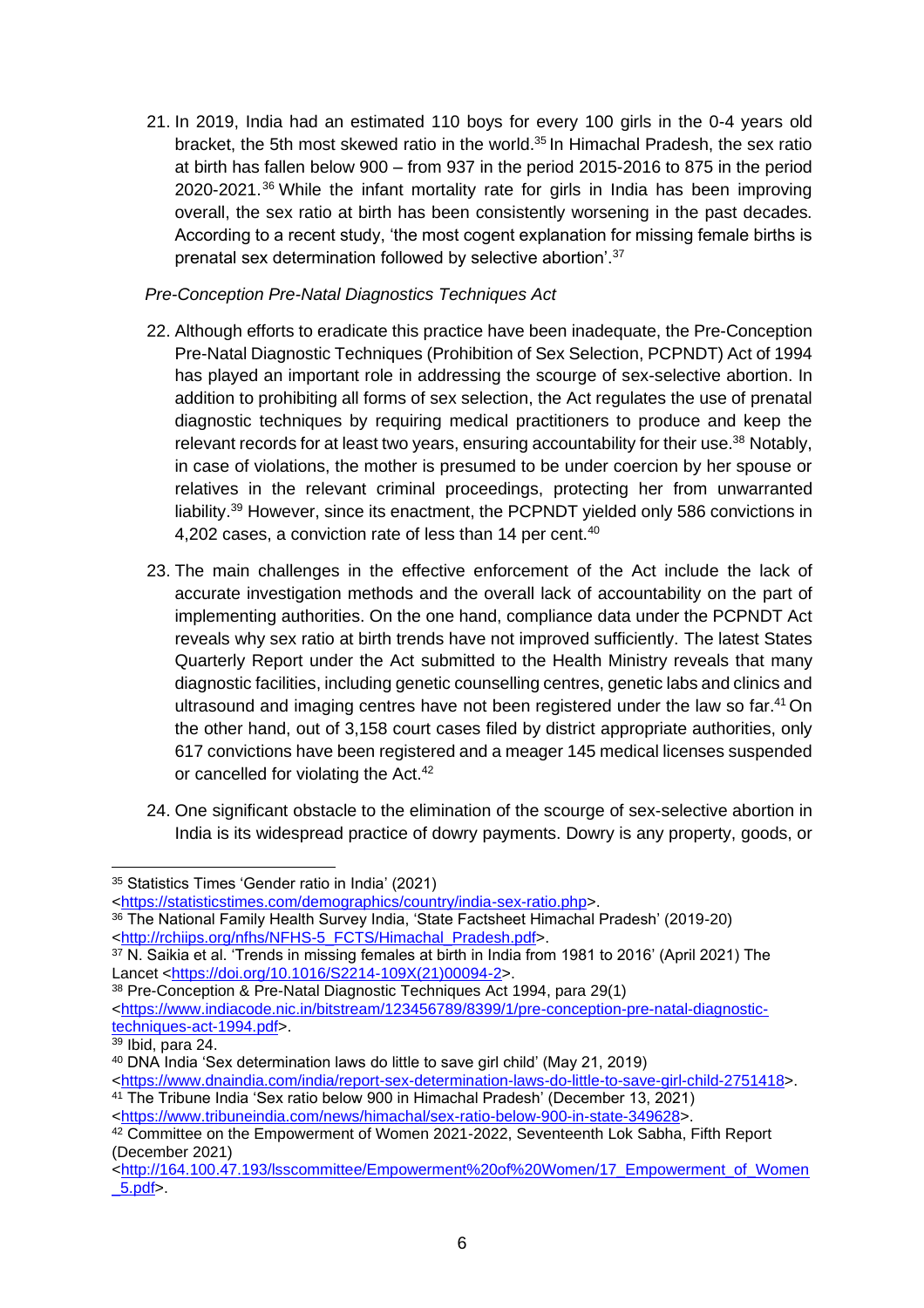money given by either party to the marriage, by the parents of either party, or by anyone else in connection with the marriage. The custom of paying a dowry to the husband and his family is widespread in the country and cuts across class, financial, religious, and educational divides. The dowry system reinforces the already dominant stereotypes of perceiving giving birth to a daughter as a liability, and ultimately viewing girls as inferior to boys. Against this background, sex-selective abortion is unacceptably justified as a means of financial protection instead of being understood as a gross violation of human rights that also perpetuates discrimination and violence against women by devaluing the dignity and worth of every girl.

- 25. In 2015, the Government of India launched the *Beti Bachao, Beti Padhao* (Save the Girl Child, Educate the Girl Child) campaign, aiming to generate awareness and improve the efficiency of welfare services intended for girls in India. The government spent 80% of funds under this scheme on media campaigns and must now revisit this strategy and invest in measurable outcomes in health and education for girls. The Parliamentary Committee on the Empowerment of Women found that out of a total of ₹446.72 crore released during the period 2016- 2019, a whopping 78.91% was spent only on media advocacy.<sup>43</sup>
- 26. India has an obligation under international human rights law to safeguard the human rights of girls and women, including their right to life and to equality and nondiscrimination. <sup>44</sup> Moreover, in accordance with the Programme of Action of the International Conference on Population and Development (ICPD), India must redouble its efforts honour the commitment to 'eliminate all forms of discrimination against the girl child and the root causes of son preference, which result in harmful and unethical practices regarding female infanticide and prenatal sex selection'.<sup>45</sup>

#### **(c) Recommendations**

- 27. In light of the aforementioned, ADF International suggests the following recommendations to be made to India:
	- a. Ensure full respect the right of freedom of religion or belief for all, including the right to change one's religion, in accordance its obligations under international human rights law;
	- b. Take all necessary steps to guarantee freedom from discrimination on the basis of religion, especially for persons belonging to Christian, Muslim and other religious minority groups;
	- c. Issue a maintenance of public order advisory to the state governments to repeal the anti-conversion laws and to take effective measures to ensure that all

<sup>43</sup> The Hindu 'Beti Bachao, Beti Padhao, 80% of funds spent on media campaigns, says Parliamentary Committee' (December 10, 2021) [<https://www.thehindu.com/news/national/beti](https://www.thehindu.com/news/national/beti-bachao-beti-padhao-whopping-80-of-funds-spent-on-media-campaigns-says-parliamentary-committee/article37922778.ece)[bachao-beti-padhao-whopping-80-of-funds-spent-on-media-campaigns-says-parliamentary](https://www.thehindu.com/news/national/beti-bachao-beti-padhao-whopping-80-of-funds-spent-on-media-campaigns-says-parliamentary-committee/article37922778.ece)[committee/article37922778.ece>](https://www.thehindu.com/news/national/beti-bachao-beti-padhao-whopping-80-of-funds-spent-on-media-campaigns-says-parliamentary-committee/article37922778.ece).

<sup>44</sup> ICCPR (1966) art. 2(1); ICESCR (1966) art. 2(2); CRC (1989) art. 2(2); CEDAW (1979) art. 2. <sup>45</sup> Programme of Action of the International Conference on Population and Development (1994) UN Doc A/CONF.171/13/Rev.1 (ICPD), 4.16.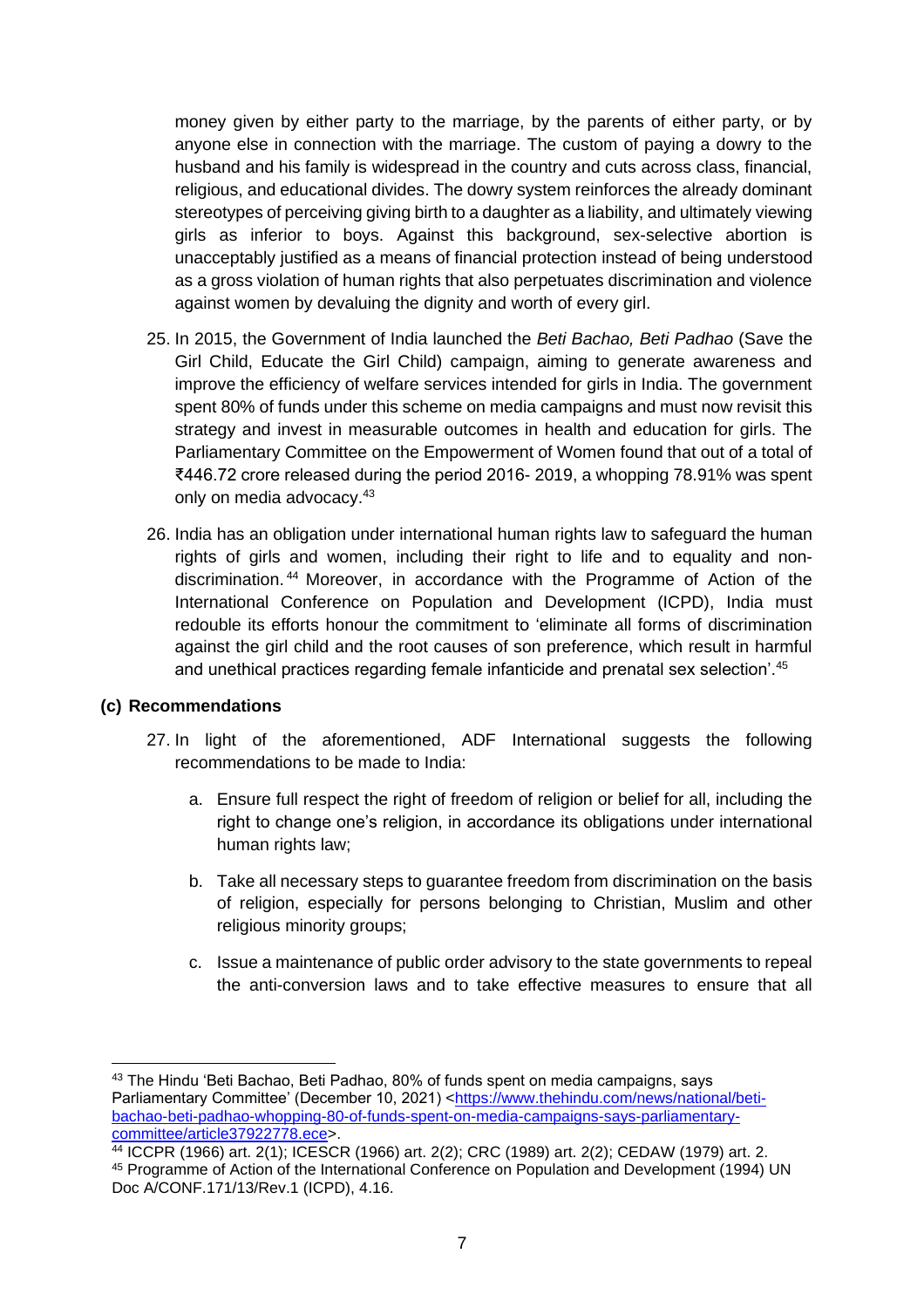persons are able to fully enjoy freedom of religion or belief in accordance with international human rights law;

- d. Increase efforts to protect Christians and other religious minorities from all forms of violence and discrimination, including by extremist groups;
- e. Investigate and prosecute reported incidents of violence or harassment of religious minorities by state officials or police personnel;
- f. Promote interfaith dialogue and religious tolerance in order to counter social hostility against religious minorities and prevent radicalization;
- g. Ensure the full and effective implementation of the Pre-Conception Pre-Natal Diagnostic Techniques (Prohibition of Sex Selection, PCPNDT) Act of 1994;
- h. Redouble efforts to promote awareness-raising and educational initiatives to eliminate prejudices and harmful practices perpetuating the culture of son preference;
- i. Take measures to promote and protect the equal and inherent dignity of women and girls, including by addressing the root causes of son preference;